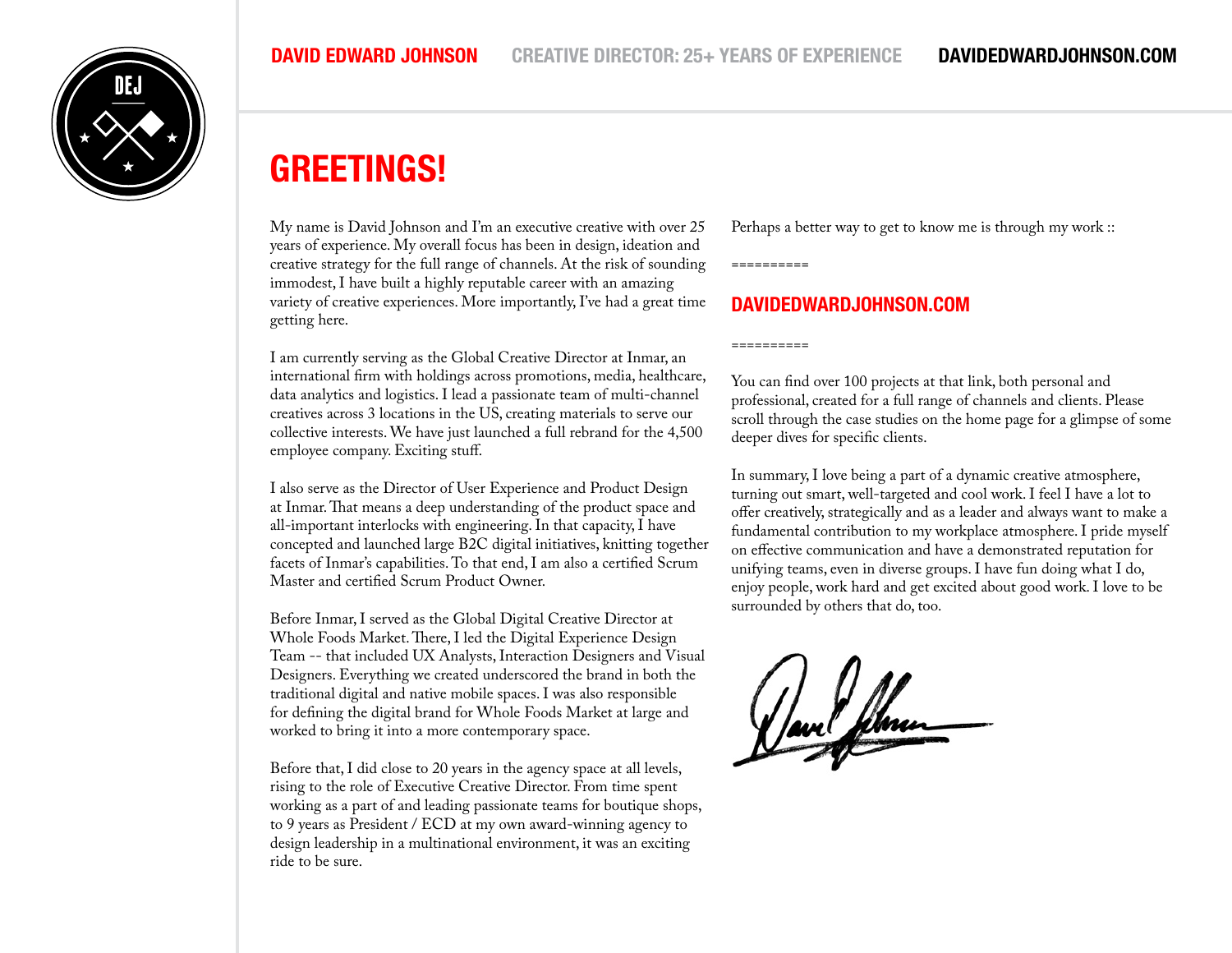# **A QUICK OVERVIEW :: CURRICULUM VITAE ::**



## **GLOBAL CREATIVE DIRECTOR + DIRECTOR OF USER EXPERIENCE & PRODUCT DESIGN INMAR 2016-PRESENT > AUSTIN, TX**

#### **Responsibilities ::**

- >> Acting creative lead for international B2B brand with responsibility for aesthetic and quality of creative product
- >> Led full rebrand of the company, bringing in brand launch horizons a full year early
- >> Acting creative team lead, leading the creative charge from inspiration to management including hiring and review process
- >> Responsible for creative organization -- implementing new team structure of my own design
- >> Acting executive counsel on experience design, helping determine approach and offering strategic insight on directional decisions
- >> Acting director of user experience team, implementing UX best practices across products and experiences
- >> Concept, design, sell and gather voice of customer and end-user for a range of both B2B and B2C products -- Please view my site for samples of the work
- >> Hands-on creative, designing selected projects for the full range of digital and traditional channels

#### **Major Initiatives ::**

Successfully Rebranded International Organization, Developed Global Brand Standards and Global Experience Standards, Branded and Launched Major B2C and B2B Experience Initiatives, Creative Team Rebuilt and Relaunched with Greater Focus on Digital Experience ------------------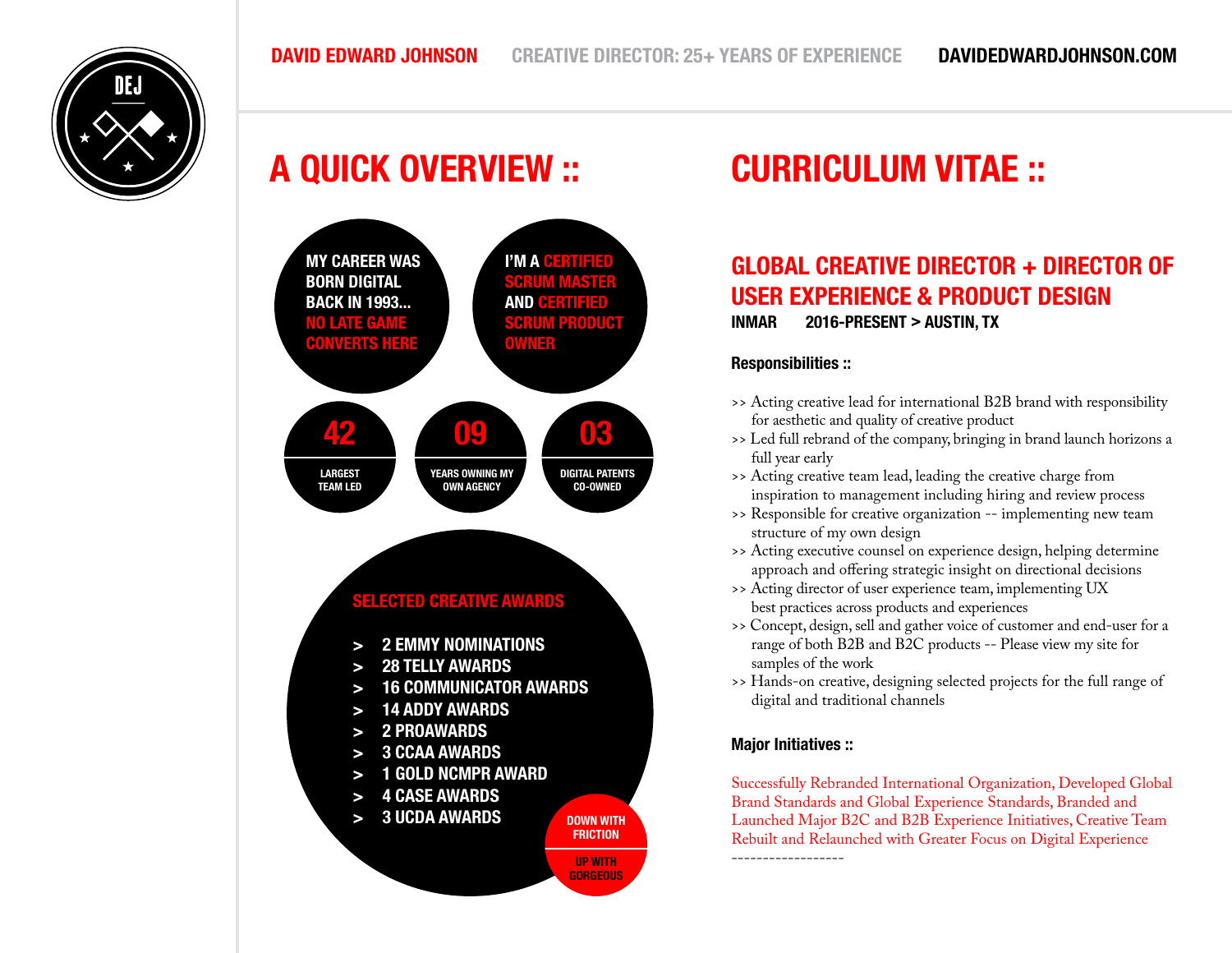

**WORK EXPERIENCE (CONTINUED)**

### **GLOBAL DIGITAL CREATIVE DIRECTOR WHOLE FOODS MARKET 2014 - 2016 > AUSTIN, TX**

#### **Responsibilities ::**

- >> Acting creative concept and digital design lead for Fortune 250 brand with responsibility for aesthetic and quality of creative product
- >> Acting digital experience creative team lead, leading the creative charge from inspiration to management including hiring and performance review process
- >> Responsible for digital experience team organization implementing new team structure of my own design
- >> Acting executive counsel on experience design, helping determine approach and offering strategic insight on directional decisions
- >> Key presenter for mobile, app and web experience design from developing directly or leading presentation material development through presentation itself
- >> Hands-on creative, designing selected projects for the full range of digital channels

#### **Major Initiatives ::**

New Experience Launched for the Whole Foods Market App, Migration Strategy Devised and Initiated for Mobile Web and Web Experience, Interim Experience Design Standards Developed (and Currently Being Refined), New Global (and Initiative-Based) Brand-Driven Experiences Launched for Web and Mobile Web, Digital Experience Team Itself Designed and Under Construction ------------------

### **CREATIVE DIRECTOR / VICE PRESIDENT UPBRAND COLLABORATIVE 2010-2014 > ST. LOUIS, MO**

#### **Responsibilities ::**

- >> Acted as creative concept and design lead for the agency with full responsibility for agency aesthetic and quality of creative product
- >> Agency creative team lead, leading the creative charge from inspiration to management including hiring and performance review process
- >> Client counsel, determining marketing needs and offering strategic insight on directional decisions
- >> Active participant in agency leadership at large, acting as key advisor and decision maker for directional issues
- >> Key presenter / pitch lead for the agency, from developing directly or leading presentation material development through presentation
- >> Hands-on creative, designing selected projects for the full range of channels and clients

#### **Clients Served ::**

STL Symphony, Washington University in St. Louis, Propper International, The Goddard School, Parkway Schools , Laclede Gas, Kent Precision Foods, St. Louis Community College, Onshore Outsourcing, The Pear Tree, Monsanto, Connexio Media

### **CREATIVE DIRECTOR / VICE PRESIDENT**

**4ORCE 2008 - 2010 > ST. LOUIS, MO**

#### **Responsibilities ::**

- >> Acted as creative concept and design lead for the agency with full responsibility for agency aesthetic and quality of creative product
- >> Served as agency team lead for both writers and design team, leading the creative charge from inspiration to management including hiring and performance review process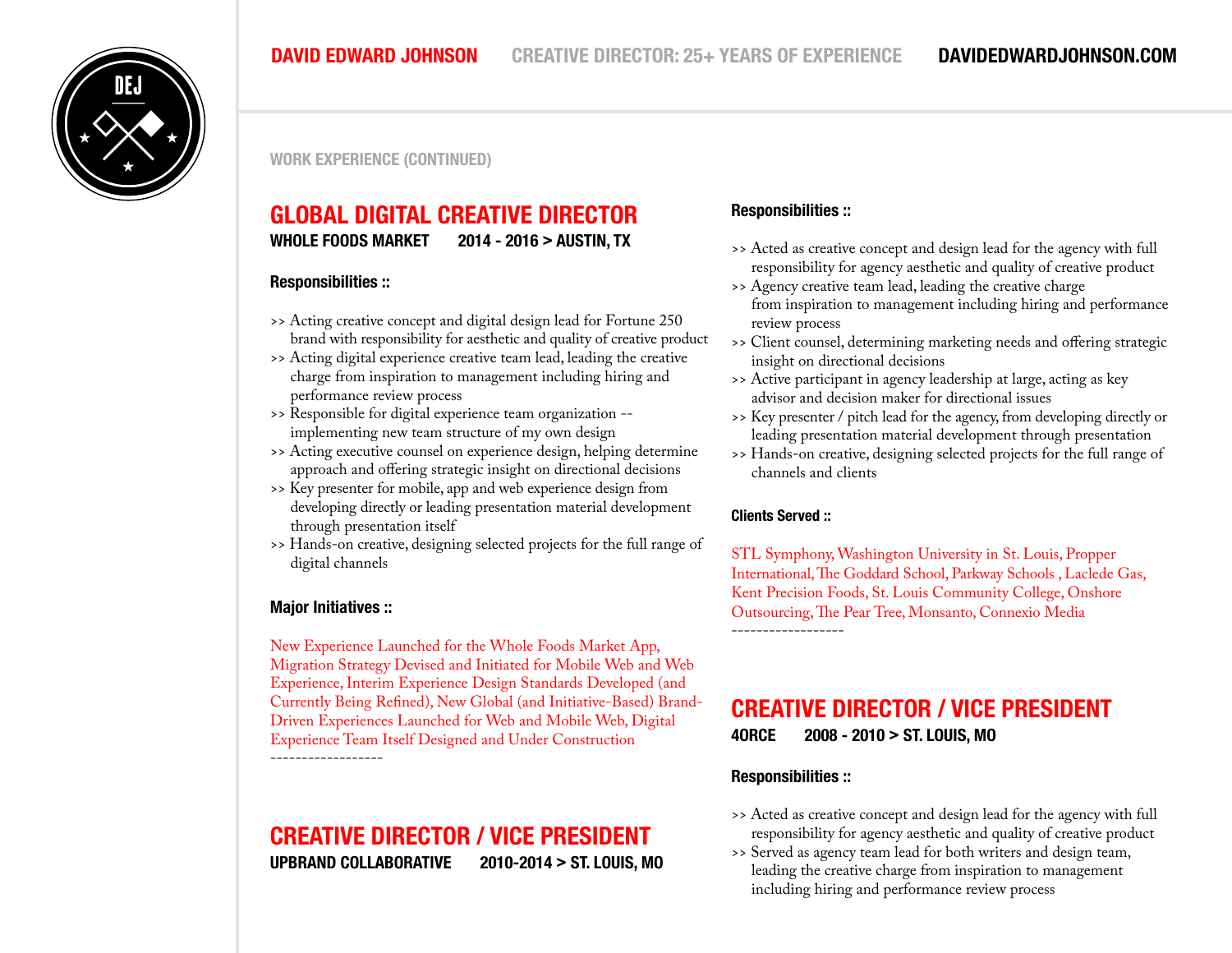

#### **WORK EXPERIENCE (CONTINUED)**

- >> Performed as active partner in two-person agency leadership team, acting as key advisor and decision maker for directional issues
- >> Served as client counsel, determining marketing needs and offering strategic insight on directional decisions
- >> Acted as main presenter / pitch lead for the agency, from developing directly or leading presentation material development through presentation itself
- >> Led skills development initiatives for both creative and account teams including "Pitch Camp," a personally developed presentation skills-building course that culminated in improv training with a professional improv comedian
- >> Served as a hands-on creative, designing selected projects for the full range of channels and clients

#### **Clients Served ::**

Hanes, Hardees, Express Scripts, Scottrade, Budweiser, Bud Light, O'Charley's Restaurants, Trailnet, Furniture Brands, Bissinger's, Children's Home Society of Missouri, MOZO Shoes, Astound Sound, Your Travel Biz

**CREATIVE DIRECTOR / MARKETING DIRECTOR**

**THE PRINCIPIA 2007 - 2008 > ST. LOUIS, MO**

#### **Responsibilities ::**

- >> Established agency within 100+-year-old educational institution to service the needs of a K - College group of schools
- >> Personally led / managed 35 person team of writers, designers, project managers and ineractive professionals from inspiration to management including hiring / firing, resource management and performance review process
- >> Acted as the main "face" for marketing at the institutional level
- >> Performed as creative concept and design lead for the agency with full responsibility for agency aesthetic and quality of creative product
- >> Served as client counsel, determining marketing needs and offering strategic insight on directional decisions
- >> Main presenter / pitch lead for the group from developing directly or leading presentation material development through presentation
- >> Served as a hands-on creative, designing selected projects for the full range of channels and clients

#### **Clients Served ::**

------------------

Over 30 Internal Clients / Departments of the Institution

### **INTERACTIVE DESIGN DIRECTOR**

**MOMENTUM WORLDWIDE 2006 - 2007 > ST. LOUIS, MO**

#### **Responsibilities ::**

- >> Acted as the design lead for interactive HQ of multinational agency
- >> Served as co-concept lead for clients I was servicing
- >> Active in the pitching / presentation process with my client base
- >> Active voice in departmental decison-making
- >> Served as a hands-on creative, designing multiple projects concurrently for multinational brands

#### **Clients Served ::**

Michelob, Michelob Light, Microsoft, Intel, Budweiser Select, Goodyear, Michelob Amberbock, Busch Gardens, Wendy's Restaurants, LEGO ------------------